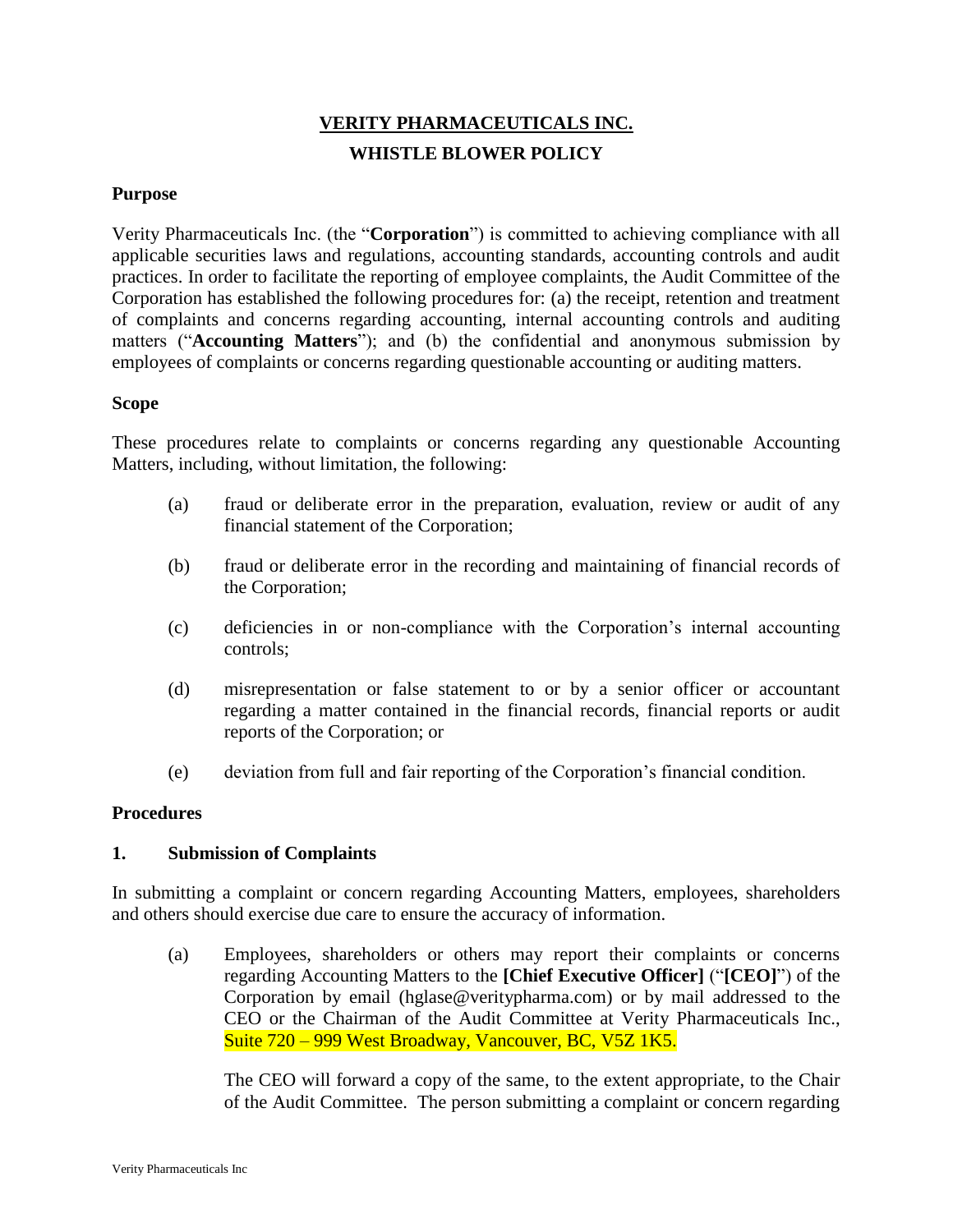Accounting Matters should include a telephone number at which she or he can be contacted if the CEO or the Audit Committee determines that contact is appropriate.

(b) Employees may report their complaints or concerns regarding Accounting Matters by writing to the CEO on an anonymous basis by not identifying themselves.

# **2. Treatment of Complaints**

For each complaint or concern regarding Accounting Matters (an "**Accounting Complaint**"), an inquiry will be initiated to determine if the complaint or concern can be substantiated or has merit. The inquiry will be made by the CEO or person designated by the CEO unless the Audit Committee designates another person to review the Accounting Complaint (the "**Investigator**").

When possible, the Investigator will acknowledge receipt of the Accounting Complaint to the person who submitted it.

The Investigator will conduct an informal inquiry or review in order to determine, in his or her reasonable judgment, whether a reasonable basis exists for pursuing an investigation or further review of the Accounting Complaint. The purpose of this informal inquiry or review is to screen Accounting Complaints so that the Audit Committee does not have to examine immaterial, frivolous or spurious reports of wrongdoing.

The Investigator will forward the Accounting Complaint to the Chair of the Audit Committee along with any conclusions she or he may have reached about the merit of the Accounting Complaint.

Following receipt of the Investigator's report, the Audit Committee will review each matter reported and recommend that the Corporation or board of directors of the Corporation (the "**Board**") take prompt and appropriate corrective or disciplinary action, where necessary. The Audit Committee may enlist employees of the Corporation and/or outside legal, accounting or other advisors to assist with the investigation or further review of the Accounting Complaint. The Board will be informed of all investigations and reviews upon their conclusion.

When possible and when determined appropriate by the Audit Committee, notice of any corrective action taken will be given to the person who submitted the Accounting Complaint. If this person is not satisfied with the treatment of his or her complaint, he or she may follow-up on the matter with the Chair of the Audit Committee.

# **3. Confidentiality and Anonymity**

Employees, shareholders or others with Accounting Complaints may make their complaint or concern known on a confidential basis or anonymously, as applicable, to the extent reasonable and practicable under the law.

The Corporation will make good faith efforts to protect the confidentiality of employees making submissions of Accounting Complaints; provided, however, that the Corporation or its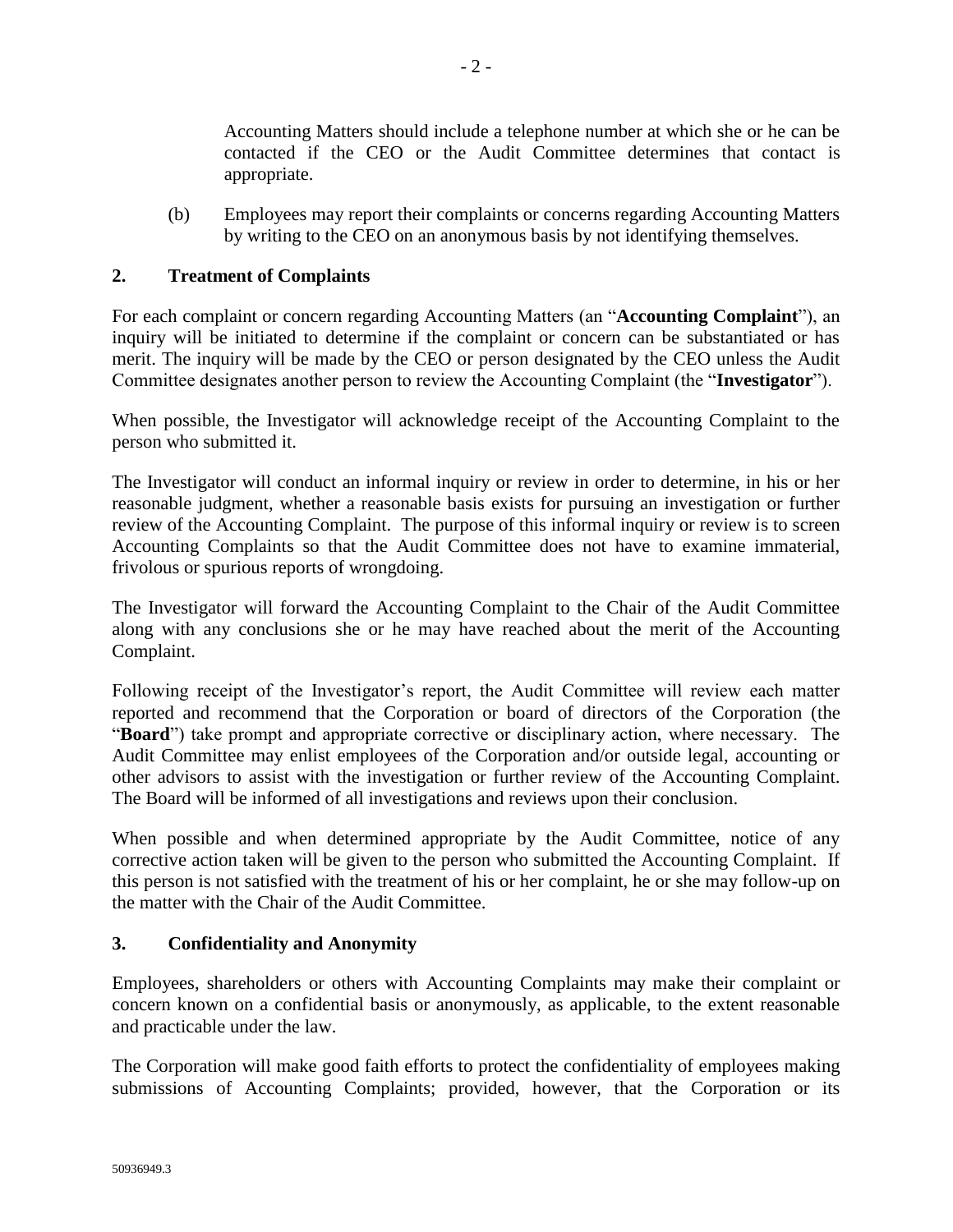employees and agents will be permitted to reveal the employee's identity and confidential information to the extent necessary to permit a thorough and effective investigation.

# **4. Records**

A confidential file for each Accounting Complaint will be maintained for an appropriate amount of time. This file will relate to the initial Accounting Complaint as well as to any inquiry, investigation and resolution of the Accounting Complaint.

In addition, the CEO will maintain a log of all Accounting Complaints, tracking their receipt, investigation and resolution and will prepare a periodic summary report of all Accounting Complaints for the Audit Committee. Copies of these logs and summary reports will be maintained for an appropriate amount of time.

These records are confidential to the Corporation and are protected by attorney-client privilege and/or the attorney work product doctrine. Such records will be considered privileged and confidential.

### **Protection for Whistleblowers**

The Corporation will not retaliate or attempt to retaliate and will not tolerate any retaliation or attempted retaliation by any other person or group, directly or indirectly, against any person who:

- (a) in good faith, submits an Accounting Complaint;
- (b) provides assistance to the Audit Committee, the CEO or the Corporation's management or any other person or group, including any governmental, regulatory or law enforcement body, investigating or otherwise helping to resolve an Accounting Complaint;
- (c) provides information regarding any conduct the person reasonably and in good faith believes constitutes a violation of any law or regulation regarding securities fraud in an investigation conducted by any state, provincial or federal regulatory or law enforcement agency or authority, or a member or committee of the Canadian or provincial legislative bodies; or
- (d) participates in an investigation, hearing, court proceeding or other administrative inquiry in connection with an Accounting Complaint.

In addition, the Corporation will not discharge, demote, suspend, threaten, harass or in any other manner discriminate against any employee in the terms and conditions of employment based upon any lawful actions of such employee with respect to good faith submissions of Accounting Complaints.

#### **Unsubstantiated Claims**

If an employee submits an Accounting Complaint in good faith, which is not confirmed by subsequent investigation, no action will be taken against that employee.